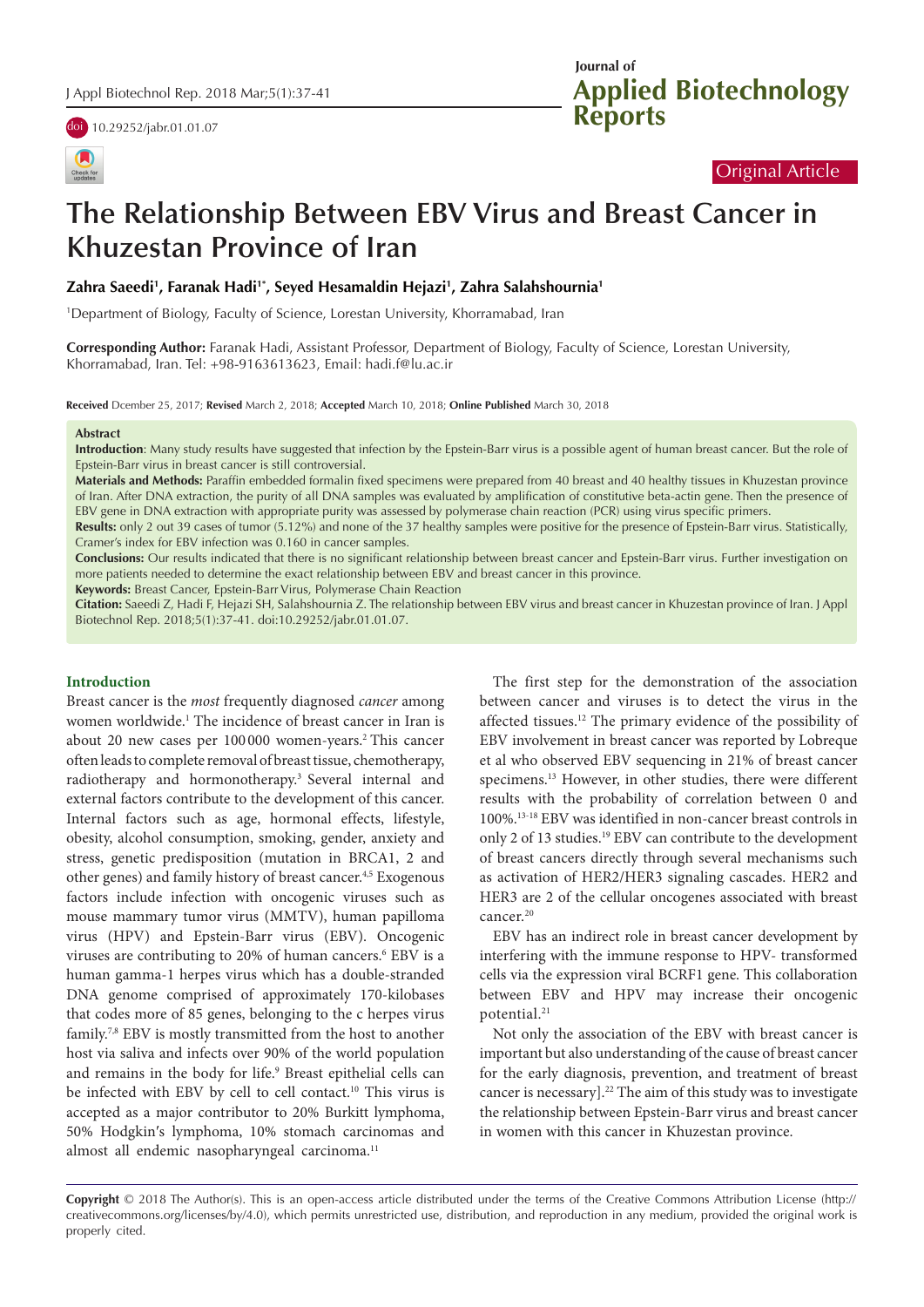# **Materials and Methods**

# Sampling

Formalin-fixed, paraffin-embedded tissue blocks from 40 breast carcinoma and 40 healthy tissues were retrieved from  $\blacksquare$ pathological laboratories in Khuzestan province. These patients divided into 3 age groups of 23-38, 39-54 and 54- 70 years old. The age group of 39-54 years old showed the highest incidence of breast cancer in this province.

bp

#### DNA Extraction

For DNA Extraction, one 5 μm paraffin section from each case was dewaxed in 1000 μL xylene (Merk, Company Germen) for 15 minutes at 45℃, rehydrated through graded ethanol (5 minutes each in 100%, 80%, 60%, 40% and 20% ethanol) and air dried. Tissues were incubated in 500 μL lysis buffer (1.21 g/L Tris, 32.4 g/L NaCl, 0.75 g/L EDTA, 7 g/L SDS) and 20-40 μL proteinase K overnight at 55°C, followed by heat inactivation of proteinase K. DNA was Precipitate and dissolve in ddH2O.

#### PCR for Amplification of Beta-Actin and EBV

To investigate the quality of DNA extracted from cancerous and healthy tissues, about 1 μL of DNA is deposited in a nanodrop, and the amount of DNA absorption was measured at 280 to 260 UV. Suitability of DNA for PCR was analyzed by amplifying the housekeeping beta-actin gene. A 161 base pair fragment of beta-actin gene was reproduced using PCR by following primers: 5′AGACGCAGGATGGCATGGG3′ and 5′GAGACCTTAAACACCCCAGCC3′. Then PCR was performed for detection EBV sequence in DNA extraction using two specific primers 5′TCTTGAGGATCCGCTAGGATA3′ and 5′ACCGTGGTTCTGGACTATCTGGAT3′.  $\lim_{s \to \infty} P \subset \mathbb{R}$ 

The PCR program consisted of initial denaturing at 95°C for 5 minutes, followed by 30 cycles, including 94°C for 45 seconds, annealing at 61°C and 55°C respectively, for beta actin and EBV gene, for 45 seconds and extension at 72°C for 45 seconds and a final extension 72°C for 10 minutes. The reaction volume was 20 μL containing 10 μL master mix, 20 ng DNA, 1 pmol primer, PCR products were separated on 1.5% agarose gel. No-template control, as a negative control, was included in all PCR.

#### Statistical Analysis

To perform the analysis, Cramer test and SPSS 16 software were used. Statistical significance was a *P* value of less than 0.05.

#### Ethical Considerations

All patients and healthy donors provided their written informed constantly to take part in this study, and the study was approved by the Ethics Committee of Lorestan University.

#### **Results**

## Evaluation of Concentration and Purity of DNA

DNA extraction of cancerous and healthy samples that measured by UV absorption was used for amplification of



<span id="page-1-0"></span>**161 bp**



<span id="page-1-1"></span>

**Fig. 2:** PCR amplification of the EBV virus gene in healthy and cancerous tissues with the specific **Fig. 2: Alternation of the EBV virus generalises** with the specific rimers: EIRC 1, BYVY cadder (rememali), cancern cancer respect to regative control (ddH2O); Lines 3-10, healthy samples; Lines 10-17, tumor  $p_1$  and  $p_2$  and  $p_3$  and  $p_4$  and  $p_5$  and  $p_6$  and  $p_7$  positive control; Line 3, negative control; Line 3, negative control; Line 3, negative control; Line 3, negative control; Line 3, negative control; Line 3, **Figure 1.** PCR Amplification of the Beta-Actin Gene in Healthy and Cancerous Tissues With the Specific Primers. Line 1, DNA Ladder (Fermentas); Line 2, samples.

constitutive beta actin gene. Results indicated that DNA extraction from 39 of the tumor samples and 37 of the healthy samples had acceptable quality and the band with a size of 161 bp was observed ([Figure 1\)](#page-1-0).

Then, DNA Extraction from tumor and healthy samples were subjected to amplify EBV- DNA by specific primers; healthy samples did not show the EBV gene present, two out of the 39 breast cancer cases (5.12%) were diagnostically positive for EBV ([Figure 2](#page-1-1)).

## Statistical Analyses

According to statistical analysis, the correlation coefficient of Cramer calculated as 0.160, and the criterion value of the decision is greater than 0.05. Therefore, the assumption was accepted. There is no meaningful relationship between breast cancer and Epstein-Barr virus in patients with this cancer in Khuzestan province.

#### **Discussion**

Breast cancer is the second leading cause of cancer death among woman and almost one in eight women in the United States will be diagnosed with breast cancer in her lifetime. Many studies have been conducted to identify the risk factors for this cancer, But known risk factors for less than half of all cases are justifiable, and the known molecular mechanisms of breast cancer are very rare.17,23 The involvement of various viruses in human breast cancer has been widely studied, and very variable results have been reported,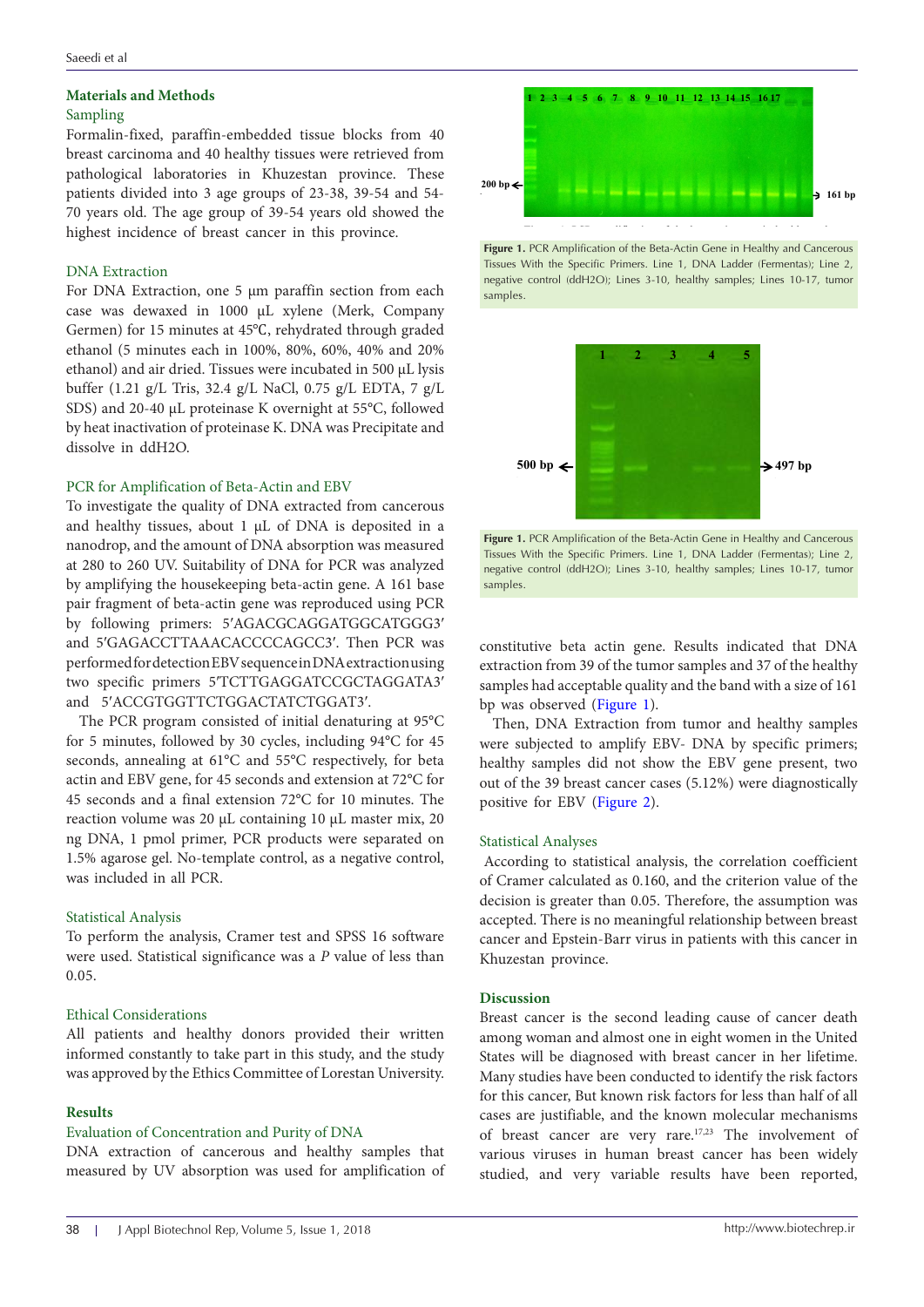some evidence agrees or disagrees with this, so the issue is controversial.12 A possible explanation for the controversial results in correlation between EBV virus and breast cancer may result in the geographical variation in the incidence of EBV infections, for example, the primary infection with this virus in developing countries, especially in the Asian regions usually happens in the first decade of life, while in the western countries and developed regions primary infection by EBV occurs mainly in adolescence or adulthood.24,25 Moreover, different methods that used different EBV derived proteins or nucleic acids targeted for the viral genome detection are different. The subset of breast cancer studied, using varied techniques like polymerase chain reaction (PCR), laser capture microdissection (LCM), IHC, ISH, and Southern Blot for EBV detection. Hence, it is the main reasons for the conflicting results.<sup>26-28</sup>

Studies PCR as a highly sensitive and specific technique to detect EBV-DNA in breast cancer, leading to different results and making it difficult to determine whether EBV virus is correlated with breast cancer. In the present study, which was performed by PCR analysis, only 2 cases out of the 40 tumor samples (5%) were positive and none of 40 normal tissues, showed DNA-EBV, These results indicated that Epstein-Barr virus does not play a significant role in breast cancer in women from Khuzestan. In other studies, PCR and real-time PCR were used on 18 breast cancer tissues from Iran and EBV virus was not found. Hence, the EBV does not play a significant role in this disease in Iran.<sup>29</sup> The study by Morales-Sánchez et al using PCR technique to test whether EBV has such an association with breast cancer indicated that there is no significant relationship between EBV and Breast cancer.30 Perrigoue et al applied RT- PCR and ISH on detecting the number of viral DNA molecules in normal and tumor biopsies from 45 cases and reported no significant association between EBV and breast cancer.<sup>31</sup> Eghbali et al tested a total of 24 carcinomas and 24 fibroadenomas paraffin embedded tumor tissue by PCR. They reported EBV infection in 16.6% of carcinoma and 4.1% of fibroadenoma samples, but this infection rate is statistically insignificant.<sup>32</sup> Kadivar et al assessed 100 breast cancer and normal samples by PCR and EBNA-1 and LMP-1 were not detected in all of them.<sup>33</sup>

Different studies proposed the EBV virus may associate with breast cancer.<sup>34,35</sup> They found material related to viruses in breast cancer. Herrmann and Niedobitek looked for EBV-DNA by PCR techniques, EBV encoded RNAs by in situ hybridization EBV and nuclear antigen by immunohistochemistry in 59 breast carcinoma biopsies. Only 4 out of 59 cases were positive for EBV-DNA, and other techniques ruled out the involvement of Epstein–Barr virus in the pathogenesis of breast carcinomas.<sup>36</sup> Tsai and colleagues used PCR and Southern hybridization to detect six viruses in breast cancer tissues, and it was seen that human herpesvirus (HHV)-8 and EBV were associated with this cancer.37 In a study by Chu et al EBV-DNA detection was investigated by PCR using 48 samples of invasive breast cancer tissues, immunohistochemistry and in situ hybridization techniques and reported no significant correlation between this cancer

and Epstein-Barr virus.<sup>38</sup> Mazouni et al by using RT-PCR in 196 breast cancer specimens showed the presence of EBV in 65 out of 196 breast cancer.15 While some studies have shown that EBV may be present in breast cancer. Kazemi Aghdam et al studied 75 women with breast cancer and 75 cases with normal breast tissue by qualitative real-time PCR and 9.3% of tumor and 0% of normal tissues, the EBV-DNA was found. They suggested that EBV may have an etiologic role in breast cancer in Iran.39 Joshi et al applied Immunohistochemistry and commercial enzyme-linked Immunosorbent assay (ELISA) kit and showed EBNA-1 expression in a significant proportion of breast cancer tissues from rural India. These patients also have a higher immunological response against EBNA-1 33. Although Joshi et al in their review article did not defend that EBV has an etiologic role in breast cancer.<sup>12</sup> Glenn et al conducted a study based on *in situ* PCR on 27 breast cancer specimens and 18 normal breast specimens from women who had breast reduction surgery. They detected that EBV sequences are present in many human breast cancers.<sup>40</sup> Richardson et al by QPCR and determination of serum immunoglobulin level for EBV and CMV, showed a possible association between EBV and breast cancer. They according to other PCR studies on EBV and CMV and breast cancer proposed several possibilities: 1, molecular analysis has limitations and cannot confirm whether the viruses are associated with breast cancer; however, using ISH in addition to PCR may increase the sensitivity; 2, the virus may be absent after development of the tumor, causing inconsistent results; 3, more viruses may be responsible for breast cancer *developmen*t at a later stage; 4, multiple virus infections may increase the occurrence of breast cancer; 5, none of CMV and EBV has a role in cancer development.<sup>41</sup> Viruses such as HPV, HBV, and EBV cause genome instability and making the cell proliferation out of control. These can express oncogenes lead to inhibition of apoptosis and increase of cell immortalization.<sup>42-44</sup>

Finally, to establish whether a virus is linked to cancer, some effective vaccines and antivirals can be used. If eliminating virus infection and cancer happened, or vaccines even change the age-old pattern of cancer, we can say there is a correlation between virus and cancer. But, the problem is that the specific drug and vaccine just exist for a virus that established to cause a disease or cancer<sup>45</sup>

#### **Conclusions**

Our results showed that there is no etiologic relationship between Epstein-Barr virus and breast cancer in the women examined in Khuzestan province, or at least, EBV is not a major cause of breast cancer in woman from this province. Further investigation on more patients and in other regions are needed to demonstrate the association of EBV infection with breast cancer.

#### **Authors' Contributions**

ZS contributed to sample preparation, carried out the experiments. FH helped to design, analyze, interpret the data and took the lead in writing the manuscript. SHH participated in study design, analysis, and interpretation of the result. ZS helped ZS to do experiment. FH and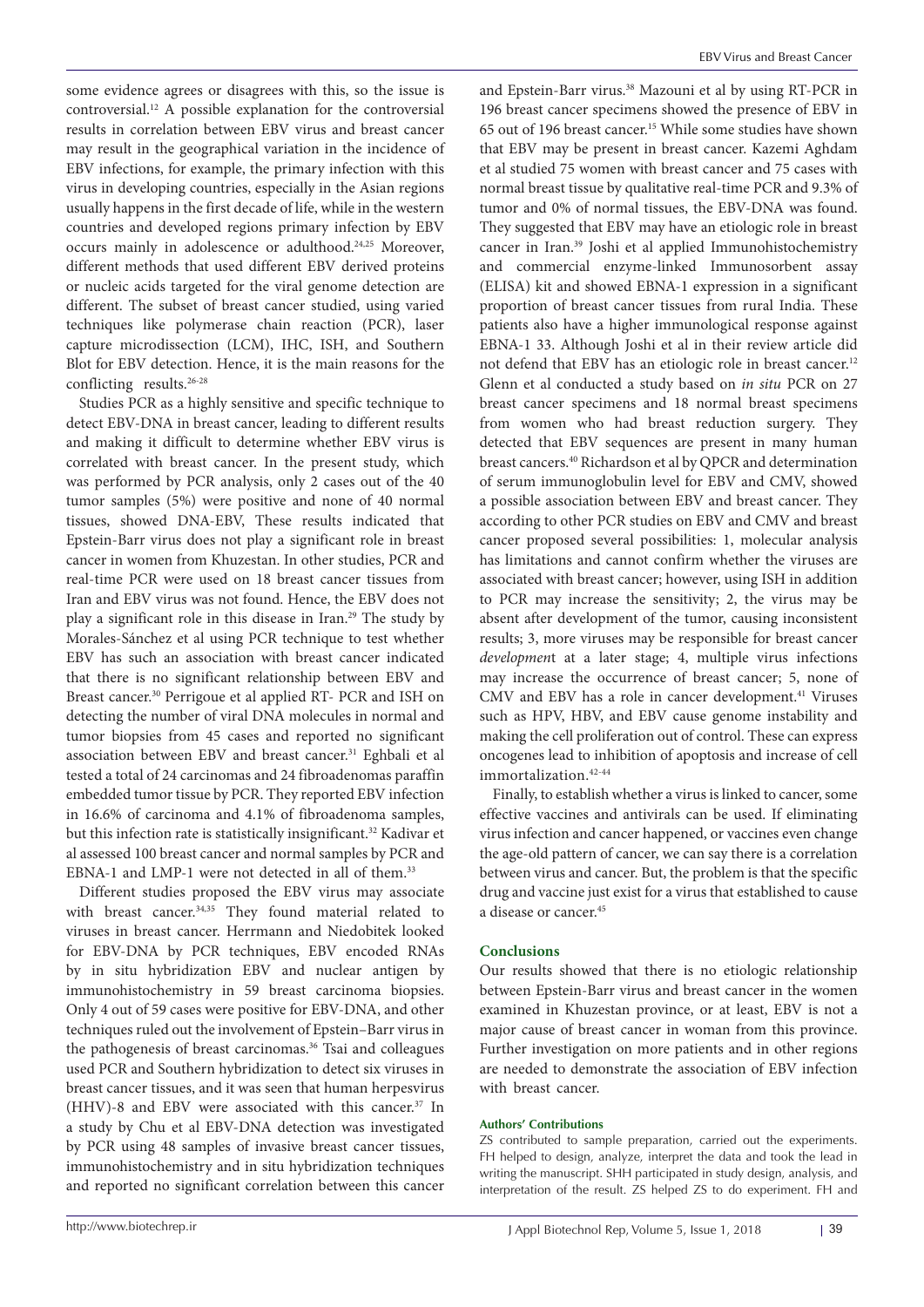SHH supervised the project. All authors read and approved the final manuscript.

#### **Conflict of Interest Disclosures**

The authors declare they have no conflicts of interest.

#### **References**

- 1. Tarver T. Cancer Facts & Figures 2012. American Cancer Society (ACS). J Consum Health Internet. 2012;16(3):366-367. doi:[10.108](https://doi.org/10.1080/15398285.2012.701177) [0/15398285.2012.701177.](https://doi.org/10.1080/15398285.2012.701177)
- 2. Harirchi I, Ebrahimi M, Zamani N, Jarvandi S, Montazeri A. Breast cancer in Iran: a review of 903 case records. Public Health. 2000;114(2):143-145. doi:[10.1038/sj.ph.1900623.](https://doi.org/10.1038/sj.ph.1900623)
- 3. Heravi Karimovi M, Pourdehqan M, Jadid Milani M, Foroutan SK, Aieen F. Study of the effects of group counseling on quality of sexual life of patients with breast cancer under chemotherapy at Imam Khomeini Hospital. J Mazandaran Univ Med Sci. 2006;16(54):43-51.
- 4. Parkin DM. The global health burden of infection-associated cancers in the year 2002. Int J Cancer. 2006;118(12):3030-3044. doi:[10.1002/ijc.21731](https://doi.org/10.1002/ijc.21731).
- 5. Hoffman-Goetz L, Clarke JN. Quality of breast cancer sites on the World Wide Web. Can J Public Health. 2000;91(4):281-284.
- 6. Lawson JS, Heng B. Viruses and breast cancer. Cancers (Basel). 2010;2(2):752-772. doi:[10.3390/cancers2020752](https://doi.org/10.3390/cancers2020752).
- 7. Rickinson AB, Young LS, Rowe M. Influence of the Epstein-Barr virus nuclear antigen EBNA 2 on the growth phenotype of virustransformed B cells. J Virol. 1987;61(5):1310-1317.
- 8. Kieff E, Rickinson AB. Epstein-Barr virus and its replication. In: Knipe DM, Howley PM, eds. Fields Virology. Philadelphia: Lippincott Williams & Wilkins; 2001;2575-2627.
- 9. Cohen JI. Epstein-Barr virus infection. N Engl J Med. 2000;343(7):481-492. doi:[10.1056/nejm200008173430707](https://doi.org/10.1056/nejm200008173430707).
- 10. Speck P, Longnecker R. Infection of breast epithelial cells with Epstein-Barr virus via cell-to-cell contact. J Natl Cancer Inst. 2000;92(22):1849-1851.
- 11. Chabay P, Preciado MV. Epidemiology of Epstein-Barr virus-associated pediatric lymphomas from Argentina. Bol Med Hosp Infant Mex. 2016;73(1):47-54. doi:[10.1016/j.](https://doi.org/10.1016/j.bmhimx.2015.12.002) [bmhimx.2015.12.002](https://doi.org/10.1016/j.bmhimx.2015.12.002).
- 12. Joshi D, Buehring GC. Are viruses associated with human breast cancer? Scrutinizing the molecular evidence. Breast Cancer Res Treat. 2012;135(1):1-15. doi:[10.1007/s10549-011-1921-4.](https://doi.org/10.1007/s10549-011-1921-4)
- 13. Labrecque LG, Barnes DM, Fentiman IS, Griffin BE. Epstein-Barr virus in epithelial cell tumors: a breast cancer study. Cancer Res. 1995;55(1):39-45.
- 14. Chu JS, Chen CC, Chang KJ. In situ detection of Epstein-Barr virus in breast cancer. Cancer Lett. 1998;124(1):53-57.
- 15. Preciado MV, Chabay PA, De Matteo EN, et al. Epstein-Barr virus in breast carcinoma in Argentina. Arch Pathol Lab Med. 2005;129(3):377-381. doi:[10.1043/1543-2165\(2005\)129<377:ev](https://doi.org/10.1043/1543-2165(2005)129%3c377:evibci%3e2.0.co;2) [ibci>2.0.co;2.](https://doi.org/10.1043/1543-2165(2005)129%3c377:evibci%3e2.0.co;2)
- 16. Mazouni C, Fina F, Romain S, et al. Epstein-Barr virus as a marker of biological aggressiveness in breast cancer. Br J Cancer. 2011;104(2):332-337. doi[:10.1038/sj.bjc.6606048](https://doi.org/10.1038/sj.bjc.6606048).
- 17. Grinstein S, Preciado MV, Gattuso P, et al. Demonstration of Epstein-Barr virus in carcinomas of various sites. Cancer Res. 2002;62(17):4876-4878.
- 18. Gaffey MJ, Frierson HF Jr., Mills SE, et al. Medullary carcinoma of the breast. Identification of lymphocyte subpopulations and their significance. Mod Pathol. 1993;6(6):721-728.
- 19. Lawson JS, Salmons B, Glenn WK. Oncogenic Viruses and Breast Cancer: Mouse Mammary Tumor Virus (MMTV), Bovine Leukemia Virus (BLV), Human Papilloma Virus (HPV), and Epstein-Barr Virus (EBV). Front Oncol. 2018;8:1. doi:[10.3389/fonc.2018.00001.](https://doi.org/10.3389/fonc.2018.00001)
- 20. Hu H, Luo ML, Desmedt C, et al. Epstein-Barr Virus Infection of Mammary Epithelial Cells Promotes Malignant

Transformation. EBioMedicine. 2016;9:148-160. doi[:10.1016/j.](https://doi.org/10.1016/j.ebiom.2016.05.025) [ebiom.2016.05.025.](https://doi.org/10.1016/j.ebiom.2016.05.025)

- 21. Szostek S, Zawilinska B, Kopec J, Kosz-Vnenchak M. Herpesviruses as possible cofactors in HPV-16-related oncogenesis. Acta Biochim Pol. 2009;56(2):337-342.
- 22. Mant C, Hodgson S, Hobday R, D'Arrigo C, Cason J. A viral aetiology for breast cancer: time to re-examine the postulate. Intervirology. 2004;47(1):2-13. doi:[10.1159/000076636](https://doi.org/10.1159/000076636).
- 23. Hankinson SE, Colditz GA, Willett WC. Towards an integrated model for breast cancer etiology: the lifelong interplay of genes, lifestyle, and hormones. Breast Cancer Res. 2004;6(5):213-218. doi:[10.1186/bcr921.](https://doi.org/10.1186/bcr921)
- 24. Zhou XG, Sandvej K, Li PJ, et al. Epstein--Barr virus gene polymorphisms in Chinese Hodgkin's disease cases and healthy donors: identification of three distinct virus variants. J Gen Virol. 2001;82(Pt 5):1157-1167. doi[:10.1099/0022-1317-82-5-1157.](https://doi.org/10.1099/0022-1317-82-5-1157)
- 25. Sugano N, Chen W, Roberts ML, Cooper NR. Epstein-Barr virus binding to CD21 activates the initial viral promoter via NF-kappaB induction. J Exp Med. 1997;186(5):731-737.
- 26. Khan G, Philip PS, Al Ashari M, Houcinat Y, Daoud S. Localization of Epstein-Barr virus to infiltrating lymphocytes in breast carcinomas and not malignant cells. Exp Mol Pathol. 2011;91(1):466-470. doi[:10.1016/j.yexmp.2011.04.018](https://doi.org/10.1016/j.yexmp.2011.04.018).
- 27. Khan G, Philip PS, Al Ashari M. Is Epstein-Barr virus associated with aggressive forms of breast cancer? Br J Cancer. 2011;104(8):1362- 1363; author reply 1364. doi:[10.1038/bjc.2011.99.](https://doi.org/10.1038/bjc.2011.99)
- 28. Glaser SL, Hsu JL, Gulley ML. Epstein-Barr virus and breast cancer: state of the evidence for viral carcinogenesis. Cancer Epidemiol Biomarkers Prev. 2004;13(5):688-697.
- 29. Fadavi P, Rostamian M, Arashkia A, Shafaghi B, Mahmoudzadeh-Niknam H. Epstein-barr virus may not be associated with breast cancer in Iranian patients. Oncol Discov. 2013;1(1):3. doi:[10.7243/2052-6199-1-3](https://doi.org/10.7243/2052-6199-1-3).
- 30. Morales-Sanchez A, Molina-Munoz T, Martinez-Lopez JL, et al. No association between Epstein-Barr Virus and Mouse Mammary Tumor Virus with breast cancer in Mexican women. Sci Rep. 2013;3:2970. doi:[10.1038/srep02970](https://doi.org/10.1038/srep02970).
- 31. Perrigoue JG, den Boon JA, Friedl A, Newton MA, Ahlquist P, Sugden B. Lack of association between EBV and breast carcinoma. Cancer Epidemiol Biomarkers Prev. 2005;14(4):809-814. doi[:10.1158/1055-9965.epi-04-0763](https://doi.org/10.1158/1055-9965.epi-04-0763).
- 32. Eghbali M, Ghane M, Mirinargesi M, Zare Mehrjardi A. Detection of Epstein Barr Virus among Benign and Malignant Breast Tumors. Asian J Exp Biol Sci. 2012;5:365-371. doi:[10.3923/](https://doi.org/10.3923/ajbs.2012.365.371) [ajbs.2012.365.371](https://doi.org/10.3923/ajbs.2012.365.371).
- 33. Kadivar M, Monabati A, Joulaee A, Hosseini N. Epstein-Barr virus and breast cancer: lack of evidence for an association in Iranian women. Pathol Oncol Res. 2011;17(3):489-492. doi:[10.1007/](https://doi.org/10.1007/s12253-010-9325-z) [s12253-010-9325-z.](https://doi.org/10.1007/s12253-010-9325-z)
- 34. Lawson JS, Gunzburg WH, Whitaker NJ. Viruses and human breast cancer. Future Microbiol. 2006;1(1):33-51. doi:[10.2217/17460913.1.1.33](https://doi.org/10.2217/17460913.1.1.33).
- 35. Hsu CR, Lu TM, Chin LW, Yang CC. Possible DNA viral factors of human breast cancer. Cancers (Basel). 2010;2(2):498-512. doi[:10.3390/cancers2020498](https://doi.org/10.3390/cancers2020498).
- 36. Herrmann K, Niedobitek G. Lack of evidence for an association of Epstein-Barr virus infection with breast carcinoma. Breast Cancer Res. 2003;5(1):R13-17. doi[:10.1186/bcr561](https://doi.org/10.1186/bcr561).
- 37. Tsai JH, Tsai CH, Cheng MH, Lin SJ, Xu FL, Yang CC. Association of viral factors with non-familial breast cancer in Taiwan by comparison with non-cancerous, fibroadenoma, and thyroid tumor tissues. J Med Virol. 2005;75(2):276-281. doi:[10.1002/](https://doi.org/10.1002/jmv.20267) [jmv.20267](https://doi.org/10.1002/jmv.20267).
- 38. Chu PG, Chang KL, Chen YY, Chen WG, Weiss LM. No significant association of Epstein-Barr virus infection with invasive breast carcinoma. Am J Pathol. 2001;159(2):571-578. doi:[10.1016/](https://doi.org/10.1016/s0002-9440(10)61728-2) [s0002-9440\(10\)61728-2](https://doi.org/10.1016/s0002-9440(10)61728-2).